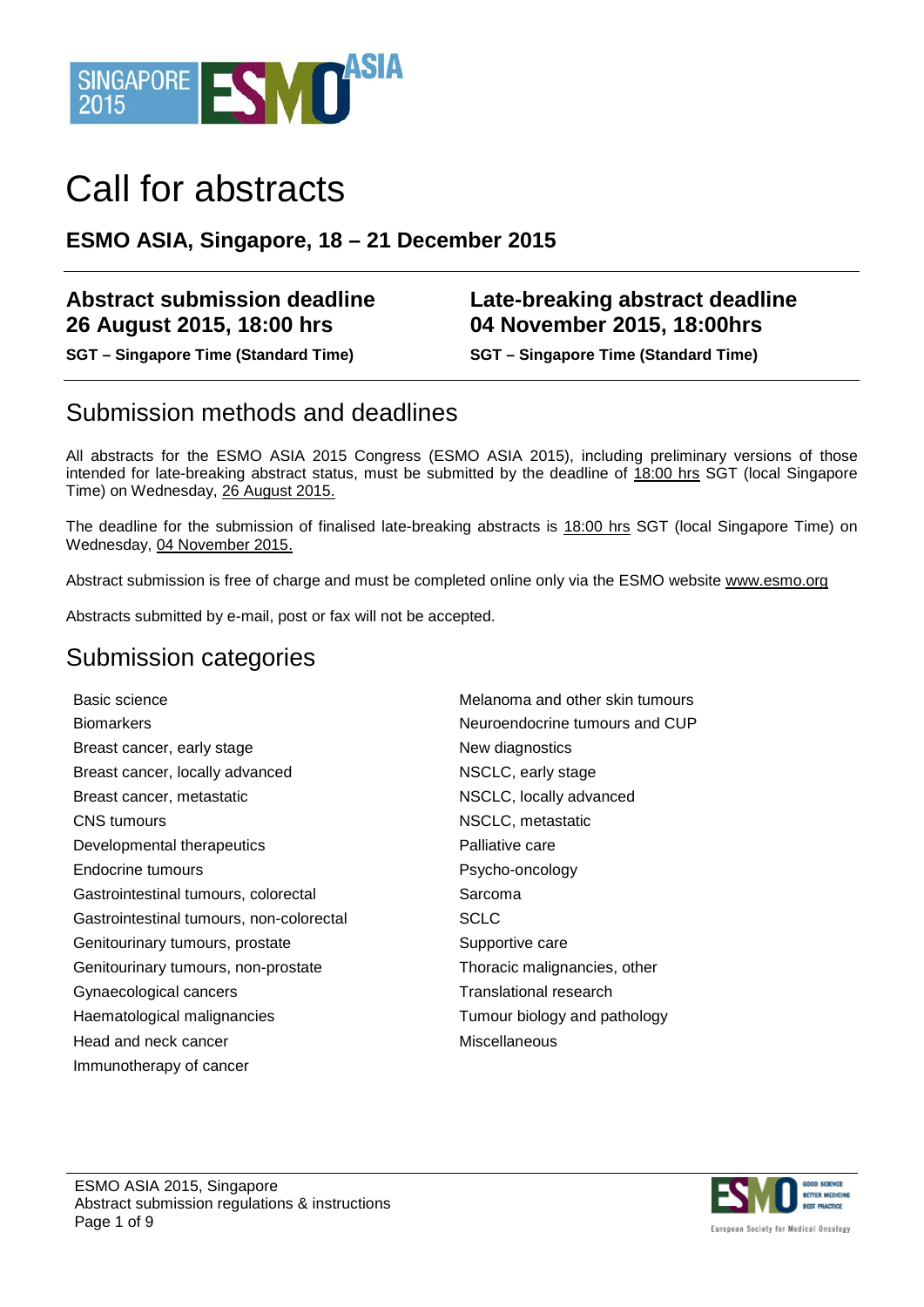### Submission regulations

1. By submitting an abstract intended for presentation at the ESMO ASIA 2015, **the first author** (= presenter) warrants that the **material has neither been, nor will be, previously published** in any publication in peer review setting **or presented** at a meeting of any other scientific organization prior to ESMO ASIA 2015.

Abstracts containing **updated data** with respect to a previous presentation may, however, be submitted to ESMO ASIA 2015. In this case, additional information must be given specifying clearly which new data will be presented, for example final analysis of primary endpoint(s) or intermediate statistical analysis. Authors must at the same time also supply information regarding the original presentation for identification and comparison purposes, indicating the name of the meeting, year and/or publication number. Violation of this policy will result in a rejection of the submitted abstract.

Should any similarities to prior presentations or publications exist, these must be explained in a covering letter, citing the ESMO ASIA 2015 abstract submission number, title and first author, to the ESMO Congress Programme Manager by E-mail at [programme@esmo.org.](mailto:program@esmo.org) Except for unusual circumstances, abstracts containing previously published material will be rejected.

The only exception to these regulations are 'encore' abstracts previously accepted for presentation at and/or publication in connection with the European Lung Cancer Conference (ELCC) 2015, the IMPAKT Breast Cancer Conference 2015, the ESMO 17th World Congress on Gastrointestinal Cancer 2015 and the 18<sup>th</sup> ECCO – 40<sup>th</sup> ESMO European Cancer Congress (ECC) 2015, In this case, authors must supply information regarding the original presentation, indicating the name of the meeting and original abstract publication number. The first author will also be responsible for obtaining, and, upon request, showing proof that written permission has been obtained from the copyright holder of the original abstract publication(s).

2. The first author (= presenter) may be, but does not need to be, an ESMO member; however, only ESMO members in good standing with the society may submit more than one abstract as first and presenting author. Non-ESMO members may submit and present one abstract only as first and presenting author. New applications for ESMO membership must be completed online by **31 July 2015** via <http://www.esmo.org/membership/join-esmo.html> in order to qualify for membership benefits.

#### 3. **With the submission of an abstract, and on behalf of him/herself and all co-authors, the first author (= presenter) undertakes to:**

- 1. Release full copyright to ESMO and give full permission for the abstract, if accepted, to be published in the ESMO ASIA 2015 Abstract book in printed and/or electronic format, as well as published online on the ESMO and Annals of Oncology websites. Accepted abstracts will be published as a supplement of the official ESMO journal *Annals of Oncology.*
- 2. Warrant that he/she is an investigator with a substantial involvement in the study presented in the abstract.
- 3. Accept responsibility for the accuracy and confidentiality (see corresponding paragraph) of the submitted abstract.
- 4. Confirm that all authors are aware of, and agree to, the content of the abstract and support the data therein; furthermore the first author will be responsible for obtaining, and, upon request, showing proof that all authors have given their permission for the submission of the abstract and content therein as well as for the potential inclusion of the abstract in the official ESMO ASIA 2015 Communication programme.
- 5. Make all reasonable efforts to ensure the anonymity of any patient discussed in the abstract.
- 6. Be the contact person for all correspondence concerning the abstract and to keep co-authors duly informed about its status.

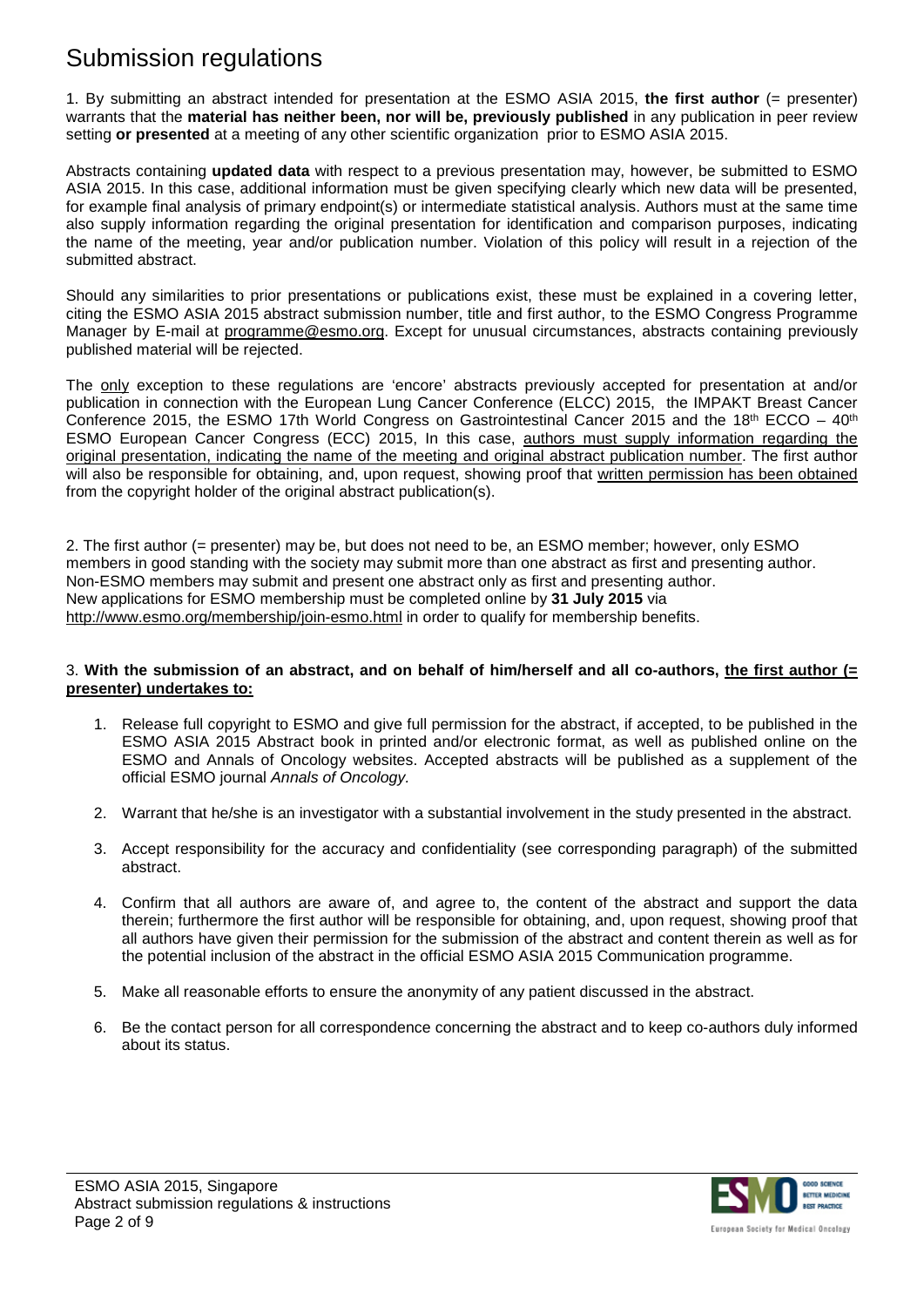### Submission regulations, cont.

- 7. Present his/her abstract in the official ESMO ASIA 2015 Congress programme if it is selected for presentation as Proffered Paper (oral presentation), Poster Discussion or Poster. The first author may nominate a co-author to present an abstract in his/her place provided that the name of the replacement is submitted by E-mail to the ESMO Congress Department [\(programme@esmo.org\)](mailto:program@esmo.org) within thirty-six (36) hours of outcome notification. Should a presenting author have two abstracts accepted for oral presentation in the same session, the ESMO ASIA 2015 Scientific Committee reserves the right to require a co-author to present one of the two.
- 8. Certify that the study reported in the abstract will not be presented as such during the Congress at any industry-related Satellite symposia prior to its presentation during the official ESMO ASIA 2015 programme.
- 9. Indicate whether he/she agrees to participate in the official ESMO Communication programme if the abstract is selected for coverage by ESMO, and guarantee he/she is not subject to any restrictions by the institute he/she belongs to. The first author may nominate a co-author to participate in the ESMO Communication programme in his/her place provided that the name of the replacement is submitted by Email to the ESMO Press Office (media@esmo.org) within thirty-six (36) hours of outcome notification.
- 10. Declare if the study detailed in the abstract was funded by a pharmaceutical or biotech company or by a Foundation or academic group.
- 11. Ensure that all authors identify any financial interest in products or processes involved in their research.This includes stock ownership, membership on an advisory board or board of directors, corporate-sponsored research, or other substantive relationships.
- 12. Indicate where applicable the number of trial protocol (NIH or European equivalent) and release date (when it was obtained).
- 13. Ensure that for all studies involving human or animal subjects, permission has been obtained from the relevant regulatory authority and that properly informed consent, where appropriate, has been given.
- 14. Acknowledge any editorial assistance in the writing of the abstract that was provided by a third party, providing the name of the writer and the company who provided this service.
- 15. Indicate whether the abstract is submitted in association with an application for a travel grant.

#### **4. Withdrawal of abstracts**

If the first author wishes to withdraw his/her abstract from ESMO ASIA 2015 after outcome notifications have been made available, he/she must submit a written request within thirty-six (36) hours to [programme@esmo.org.](mailto:program@esmo.org) Any abstract withdrawal requests made after 36 hours cannot be assured of removal from the ESMO ASIA 2015 Abstract Book.

#### **5. No-show policy**

The abstract's first and presenting author who, without notice, is absent during the session when his/her abstract is presented will be barred from having abstracts accepted for the following two ESMO ASIA Congresses.

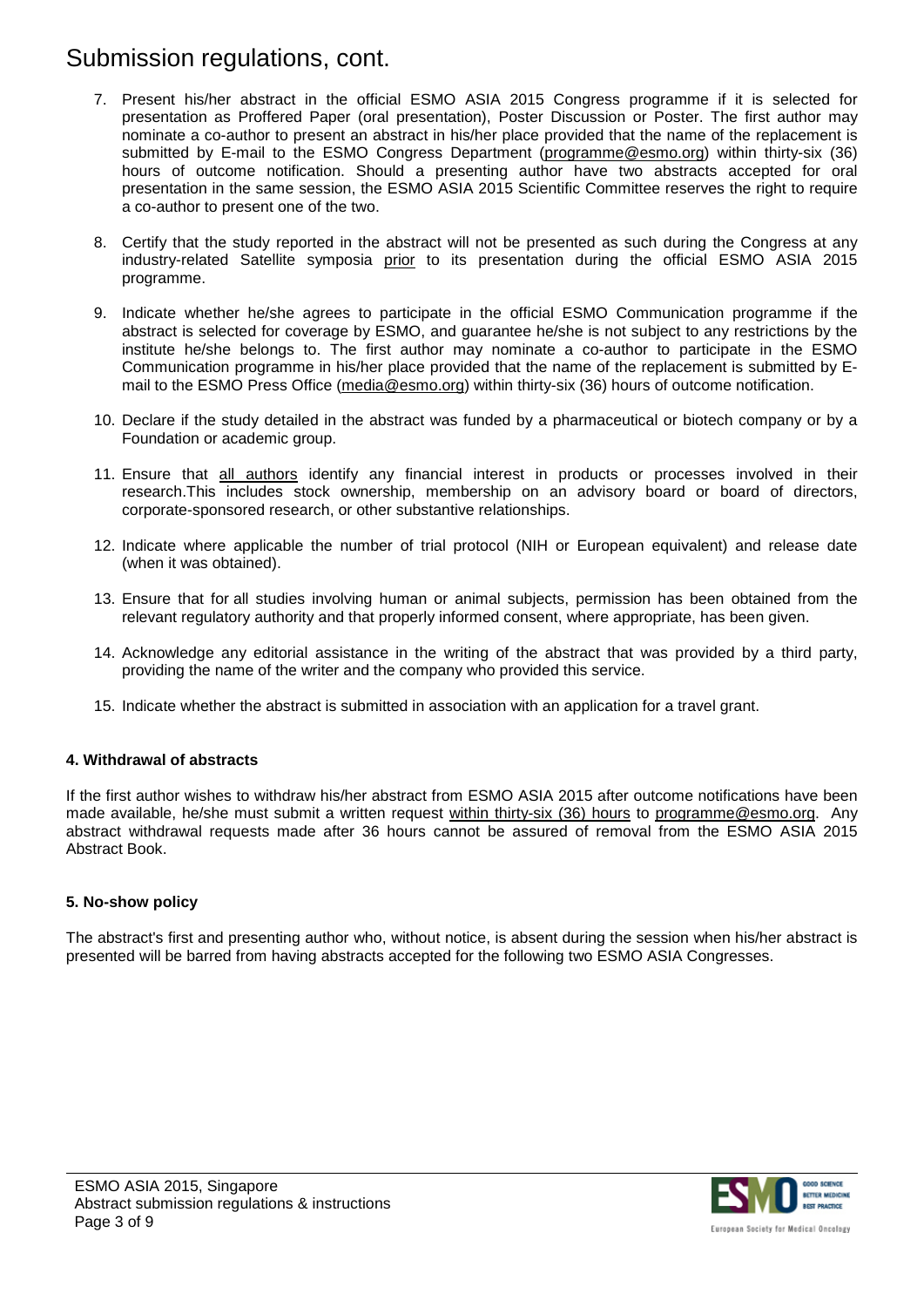### Submission instructions

- Each section of the online abstract submission system must be completed. Authors failing to give all information required in the online submission system will not have their abstract considered by the ESMO ASIA 2015 Scientific Committee.
- Once each step is completed, the author must go to the Preview and Finish section and click 'Finish Submission' in order to complete the process. Without clicking this option, the abstract will not be considered as submitted and will not be forwarded to the ESMO ASIA 2015 Scientific Committee for consideration.
- Abstracts should be structured in such a way as to include the following four (4) sections:
	- Background: An introductory sentence indicating the rationale of the study
	- Methods: A brief description of pertinent methodological procedures
	- Results: A summary of the results of the research
	- Conclusions: A statement of the main conclusions
- The title of the abstract should include significant words that reflect the content of the abstract but not refer to the study results or conclusions.
- Commercial names may not be used in the title of the abstract. Compounds should be mentioned with the generic name in lower case. Commercial names are admitted in the text, with the ® symbol, and if in brackets following the generic name, i.e. 'generic (Commercial®)'. The ESMO ASIA 2015 Scientific Committee reserves the right to substitute commercial names with generic names where necessary without further recourse to the authors.
- Names of cooperative study groups should appear in the title, as they will not be reported in the author index.
- Abbreviations may be used in the title and text of abstracts if they are defined. Terms must be spelt out in full at its first mention and followed with the abbreviation in parentheses. Particular care should be taken to identify complex chemotherapeutic regimens.
- The character limit for all submitted abstracts is set at 2,000, excluding spaces. This limit includes characters entered in the title, abstract body and table fields (default of 225 characters per table) but not the author names and institutions.
- Illustrations and graphs are not permitted. One brief and clear table is accepted.
- The maximum number of authors allowed per abstract is limited to twenty (20). Mailing addresses, academic degrees and professional positions such as Medical Director, CEO, CMO must NOT be mentioned.
- Authors must select the appropriate abstract submission category, however, the ESMO ASIA 2015 Scientific Committee reserves the right to re-categorise abstracts without further recourse to the authors.
- Authors must select their preferred choice of presentation: Proffered Paper, Poster Discussion or Poster; however, the decision of the ESMO ASIA 2015 Scientific Committee will be final.
- Each abstract must be accompanied by a minimum of one and maximum of four keywords. The ESMO ASIA 2015 Scientific Committee reserves the right to assign different keywords without further recourse to the authors.
- The use of good English and proof-reading is essential. Once the abstract is submitted, online changes, corrections or rewording will not be possible. The ESMO ASIA 2015 Scientific Committee reserves the right to reject abstracts which are presented in poor English or to request an immediate revision by the first author.
- Supplementary data such as manuscripts will not be accepted or forwarded to the ESMO ASIA 2015 Scientific Committee.
- Abstracts on case reports will be rejected unless they are "Young Oncologist Patient case studies". Please see section below for details and specific regulations.

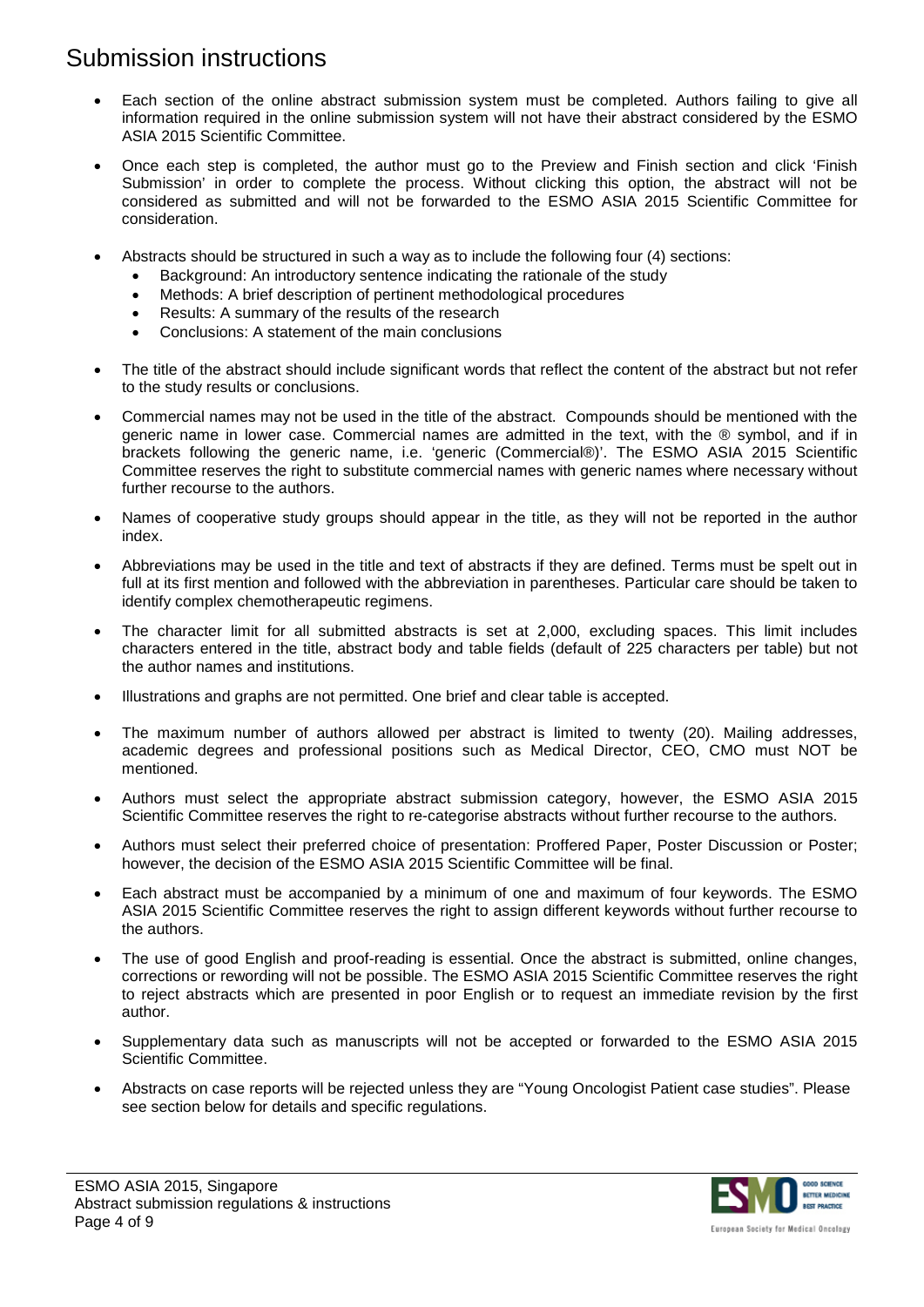### Presentation and publication of abstracts accepted for the ESMO ASIA 2015 Congress

The ESMO ASIA 2015 Scientific Committee will select abstracts for presentation during the Congress based on the following possibilities:

- **Proffered Paper** Oral presentations by authors presenting original data of superior quality, followed by expert discussion and perspectives.
- **Poster Discussion** Presentation and analysis by an invited speaker highlighting important findings within a disease type or about a common theme plus interactive audience discussion.
- **Poster** Display sessions for review, discussion and questions. Rotated by category, posters will be displayed for one day of the Congress and the presenting authors must be available for Q&A for one hour to represent their work.

All accepted abstracts will be published in the ESMO ASIA 2015 Abstract Book EXCEPT abstracts accepted as YO Patient case study Posters which will not be published in *Annals of Oncology* and will not be selected for the official Communication programme.

Detailed instructions for the preparation of visual presentations and posters will be made available on the ESMO Web site in September / October 2015 along with scheduling notices.

### Publication schedule for accepted abstracts

- *1.* Abstracts accepted for presentation at ESMO ASIA 2015 as Poster Discussion and Poster will be published online on the ESMO website at 16:00 hrs SGT (local Singapore Time) on **Wednesday, 09 December 2015.**
- 2. Abstracts accepted for presentation at ESMO ASIA 2015 as Proffered Paper (oral presentation) will be published online on the ESMO website at 16:00 hrs SGT (local Singapore Time) on **Wednesday, 16 December 2015.**
- 3. **Late-breaking abstracts** will be made public at the beginning of the official ESMO ASIA 2015 Congress session during which they are presented.
- 4. Abstracts selected for the official **ESMO Communication Programme** will be made public at 23:55 hrs SGT (local Singapore Time) on the day preceding presentation in the official ESMO ASIA 2015 Congress programme.
- Ie:

| Abstracts accepted as:<br>Poster Discussion (suffix 'PD')<br>$\bullet$<br>Poster (suffix 'P')<br>$\bullet$ | Wednesday, 09 December 2015<br>16:00 hrs SGT (local Singapore Time)                                                                |
|------------------------------------------------------------------------------------------------------------|------------------------------------------------------------------------------------------------------------------------------------|
| Abstracts accepted as:<br>Proffered Paper (suffix 'O')<br>$\bullet$                                        | Wednesday, 16 December 2015<br>16:00 hrs SGT (local Singapore Time)                                                                |
| Late-breaking abstracts (prefix 'LBA')                                                                     | Beginning of the official ESMO ASIA 2015<br>Congress session during which they are presented                                       |
| Abstracts selected for official ESMO Communication<br>Programme<br>(additional suffix '_PR')               | 23:55 hrs SGT (local Singapore Time) on the day<br>preceding presentation during the official ESMO<br>ASIA 2015 Congress programme |



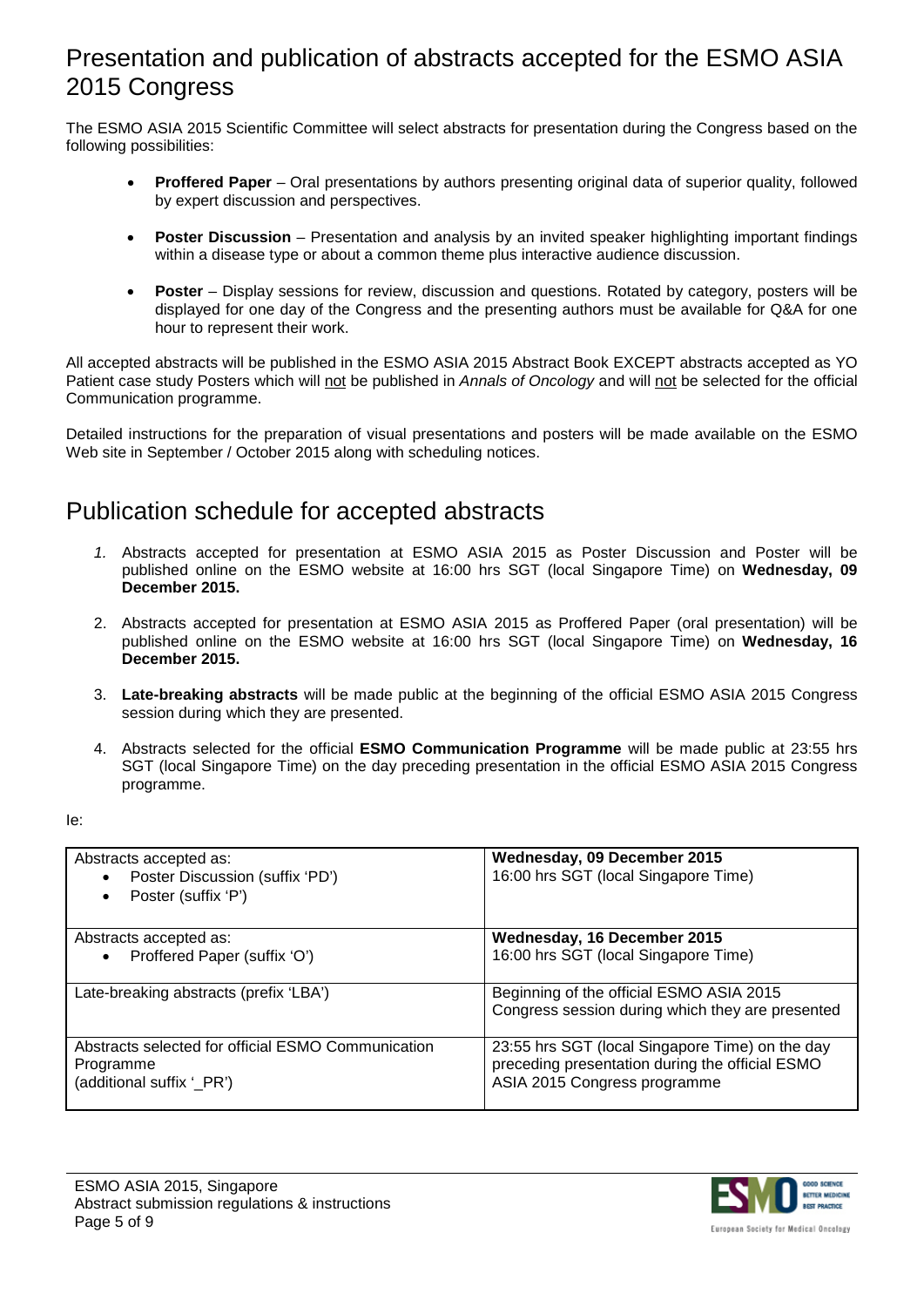### Late-breaking abstracts

Late-breaking abstracts may be submitted for high quality, **new** research findings with implications for clinical practice or understanding of disease processes. The work must **not have been previously published** in any publication in a peer review setting **or presented** at a meeting of any other scientific organization prior to the ESMO ASIA 2015.

Only abstracts for which **no conclusive data are available at the time of the abstract submission deadline of 26 August 2015** will be considered for late-breaking status.

The final late-breaking abstract deadline of 04 November 2015 is under no circumstances to be considered as an extension of the general submission deadline.

#### **Late-breaking abstract submission instructions and review process**

- A preliminary abstract indicating the data expected to be available by the late-breaking abstract deadline must be submitted online by 26 August 2015 and the intent to submit a late-breaking abstract check-box must be ticked.
- The abstract must include the title, first author (with full contact details), objectives, rationale, methodology and anticipated data. Please note that the abstract length must not exceed the standard abstract length of 2,000 characters, excluding spaces. (Please see details in the general abstract submission instructions and regulations).
- The ESMO ASIA 2015 Scientific Committee will review all abstracts indicated as late-breaking and first authors will be advised whether the study has been identified as a potential late-breaking abstract.
- Authors receiving a positive outcome of this first review will be required to submit the entire abstract including author string, final results and conclusions plus any table (if applicable) online by the latebreaking abstract deadline 04 November 2015.
- All late-breaking abstract submissions must follow the standard submission regulations and instructions as outlined above.
- The ESMO ASIA 2015 Scientific Committee will re-consider the final abstract to determine whether it will be accepted as a late-breaking abstract for ESMO ASIA 2015. A decision will be made between the following three options:
	- **Accepted for oral presentation:** Accepted late-breaking abstracts will be presented orally in a Proffered Paper session.
	- **Accepted for Poster Discussion:** Presentation during a Poster Discussion session
	- **Rejected:** Late-breaking submitted abstracts that do not meet the criteria for oral presentation will not be accepted for presentation during the Congress and will not be published.
- The presenters of accepted late-breaking abstracts will receive notification and further instructions by mid-November 2015.
- Note: If a preliminary abstract marked for late-breaking submission is not updated by the late-breaking abstract deadline, the entire abstract will be automatically rejected.
- Accepted late-breaking abstracts will be published online only in the ESMO ASIA 2015 Abstract Book, a supplement to the official ESMO journal *Annals of Oncology.*

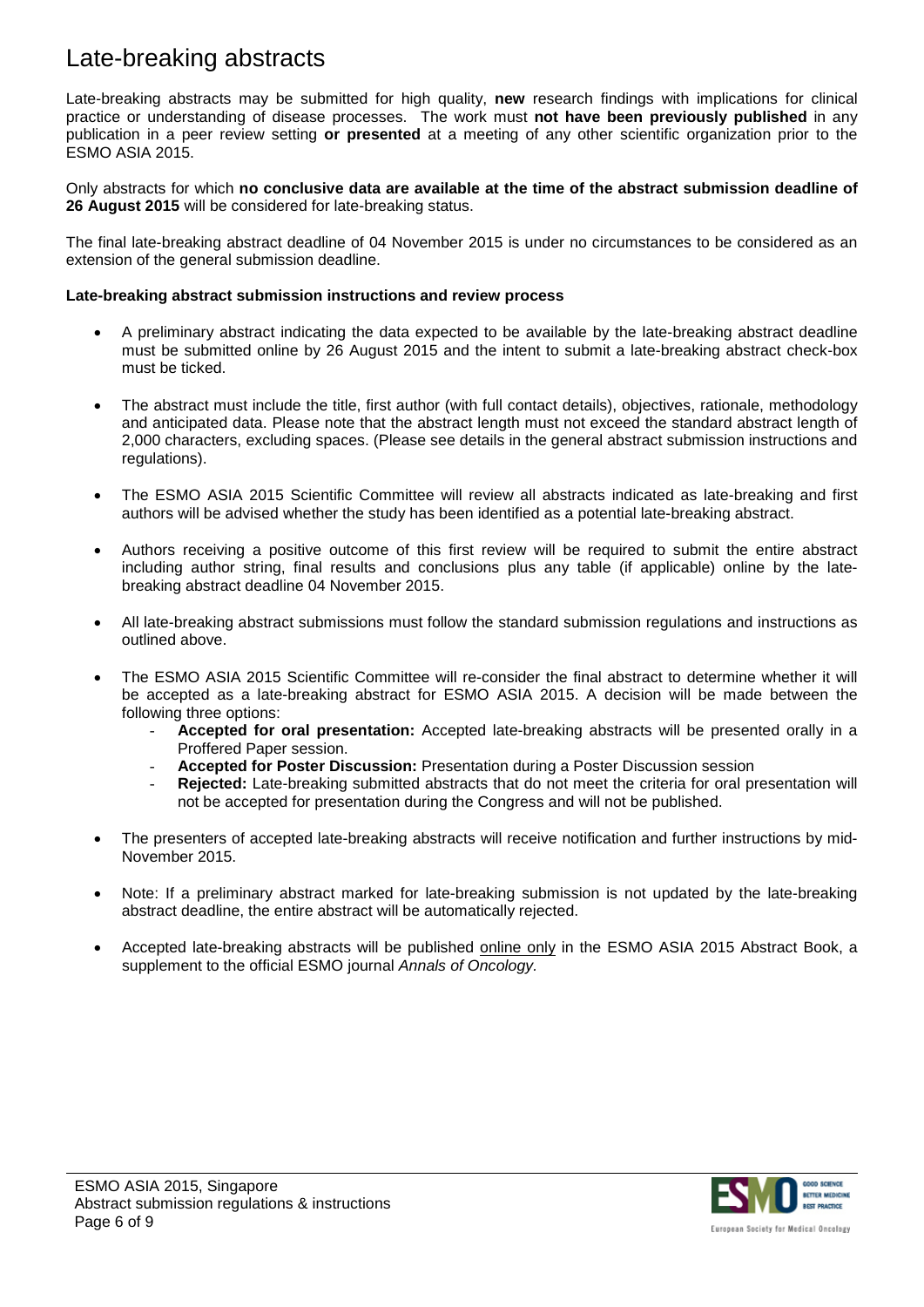# Trial in progress abstracts

Trial in Progress abstracts in all phases of clinical research (phases I to III) may be submitted to ESMO ASIA 2015.

It is expected that abstracts submitted as Trial in Progress are ongoing trials that have not reached any protocolspecified endpoints for analysis and consequently will only require the completion of two (2) sections:

- **Background**
- Trial design

Notes:

- Recruitment must have already begun or have been completed by the abstract submission deadline of 26 August 2015.
- Abstracts including results or preliminary data will be rejected.
- 'Encore' TiP abstract submissions will be accepted for Poster outcome only. Authors must supply information regarding the original presentation, indicating the name of the meeting and publication number. The first author will be responsible for obtaining, and, upon request, showing proof that written permission has been obtained from the copyright holder of the original abstract publication(s).

Trial in Progress abstracts will not be considered for Proffered Paper (oral) presentation.

# Young Oncologist (YO) Patient case studies

Challenging clinical case studies in the new era of personalised medicine may be submitted by young oncologists under 40 years of age.

Notes:

- YO Patient case study authors must certify that the case reported is resolved and not ongoing
- The maximum number of authors allowed is limited to ten (10)
- YO Patient case studies will be considered for Poster outcome only
- YO Patient case studies will not be published in *Annals of Oncology* but the best poster per main category (Basic science, Breast cancer, CNS tumours, Developmental therapeutics , Gastrointestinal tumours, Genitourinary tumours, Gynaecological cancers, Haematological malignancies, Head and neck cancer, Melanoma and immunotherapy, Sarcoma, Supportive & palliative care, Thoracic cancers) will be made available online via OncologyPRO
- YO Patient case studies will not be considered for the official ESMO Communication Programme
- YO Patient case studies will not be considered for a Travel Grant to the ESMO ASIA 2015 Congress

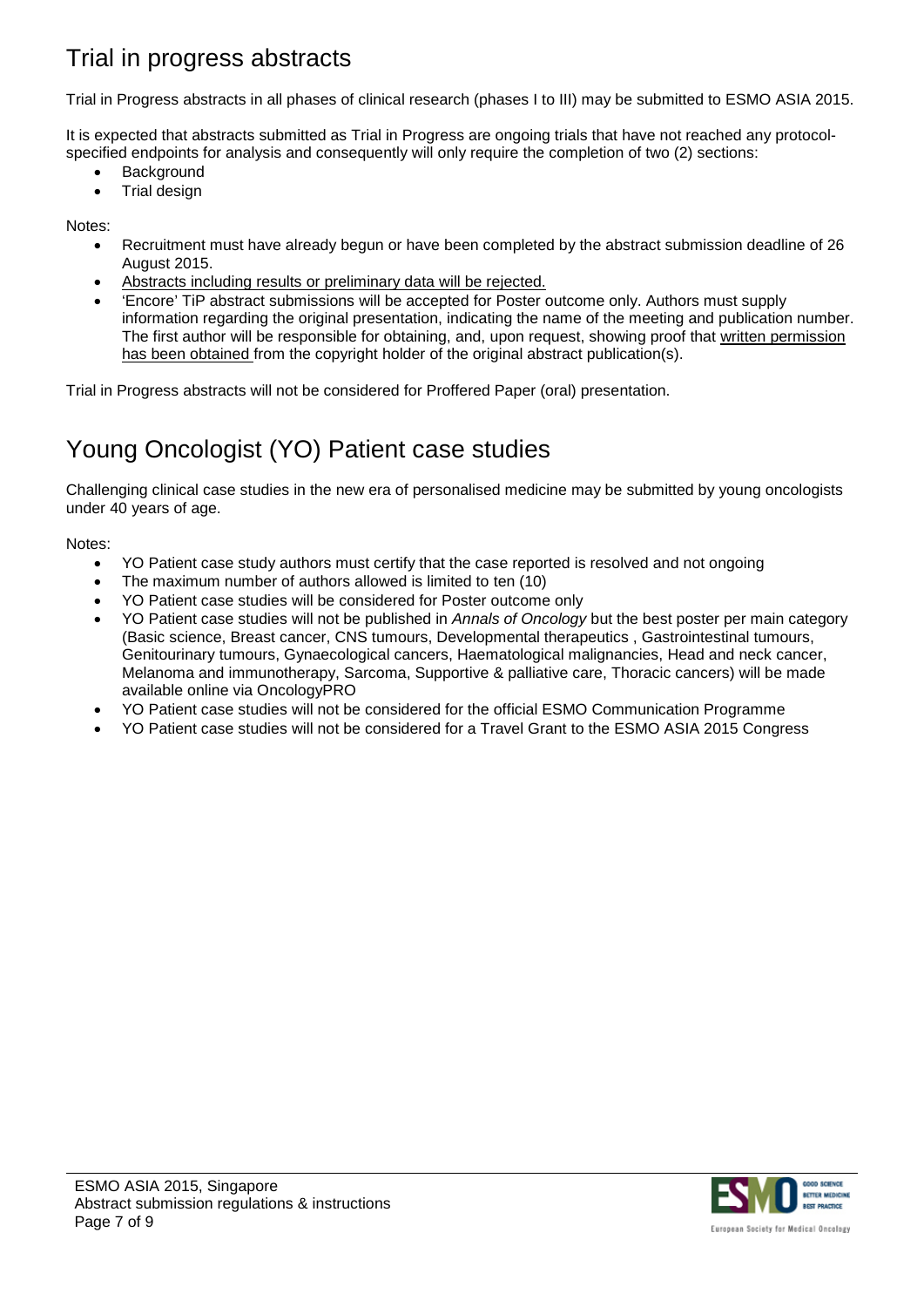# Confidentiality policy

Abstracts submitted to ESMO ASIA 2015 are considered confidential until publicly released in connection with the ESMO Congress. Prior to public release, the author, co-authors, research sponsors, journalists and others may not:

- Make the information public or provide it to others who can make it public (e.g. press);
- Publish or present the information or provide it to others who can make it public
- Use the information for trading purposes or provide it to others who can use it for trading purposes

If details or relevant information from the abstract or additional study data are disclosed in advance of public release in connection with ESMO ASIA 2015, the abstract will no longer be eligible for inclusion in the ESMO ASIA 2015 programme and/or will be subject to removal.

#### Confidentiality policy exceptions

According to the Confidentiality policy, data and other information in a research abstract is confidential until public release in connection with the ESMO ASIA 2015 Congress.

When a publicly traded company is required to disclose data or other information from a confidential abstract in advance of the public release to satisfy requirements of the US Securities and Exchange Commission (SEC) or a corresponding body in another country, the abstract is still eligible for inclusion in the ESMO ASIA 2015 Programme provided that the company submits to the ESMO Press Office (media@esmo.org) in advance of the release written notification of the requirement to issue information in accordance to SEC regulations.

In the interest of effective peer-reviewed presentation of data at the ESMO ASIA 2015 Congress, and particularly if the abstract has been tentatively included in the official ESMO ASIA 2015 Communication Programme, the company is required to get in contact with the ESMO Press Office (media@esmo.org) in advance of the release to notify that a press release regarding an abstract included in the official ESMO ASIA 2015 Communication Programme will have to be issued in accordance to SEC regulations.

ESMO recommends that the company's press release adheres to the Qualitative Sample Press Release (provided by the ESMO Press Office) and:

- 1. Summarizes data cited in the abstract in a qualitative way rather than providing specific quantitative information, including exact figures on the study
- 2. Avoids interpretations about the implications of the data for clinical practice
- 3. Notes that full data has been submitted for presentation at the ESMO ASIA 2015 Congress.

The ESMO Press Office will review the company's press release to ensure it adheres to the Qualitative Sample Press Release and evaluate if the abstract can still be included in the official ESMO Communication Programme.

If the press release includes significantly more information than ESMO's recommendations, the abstract's placement in the ESMO Congress is subject to change and can be withdrawn from the official ESMO Communication Programme.

ESMO holds copyright of all abstracts accepted for the ESMO ASIA 2015 Congress and therefore abstracts cannot be made public.

ESMO copyright is lifted only if the abstract is not accepted for inclusion in the official ESMO ASIA 2015 Congress programme and/or publication in the Congress Abstract Book.